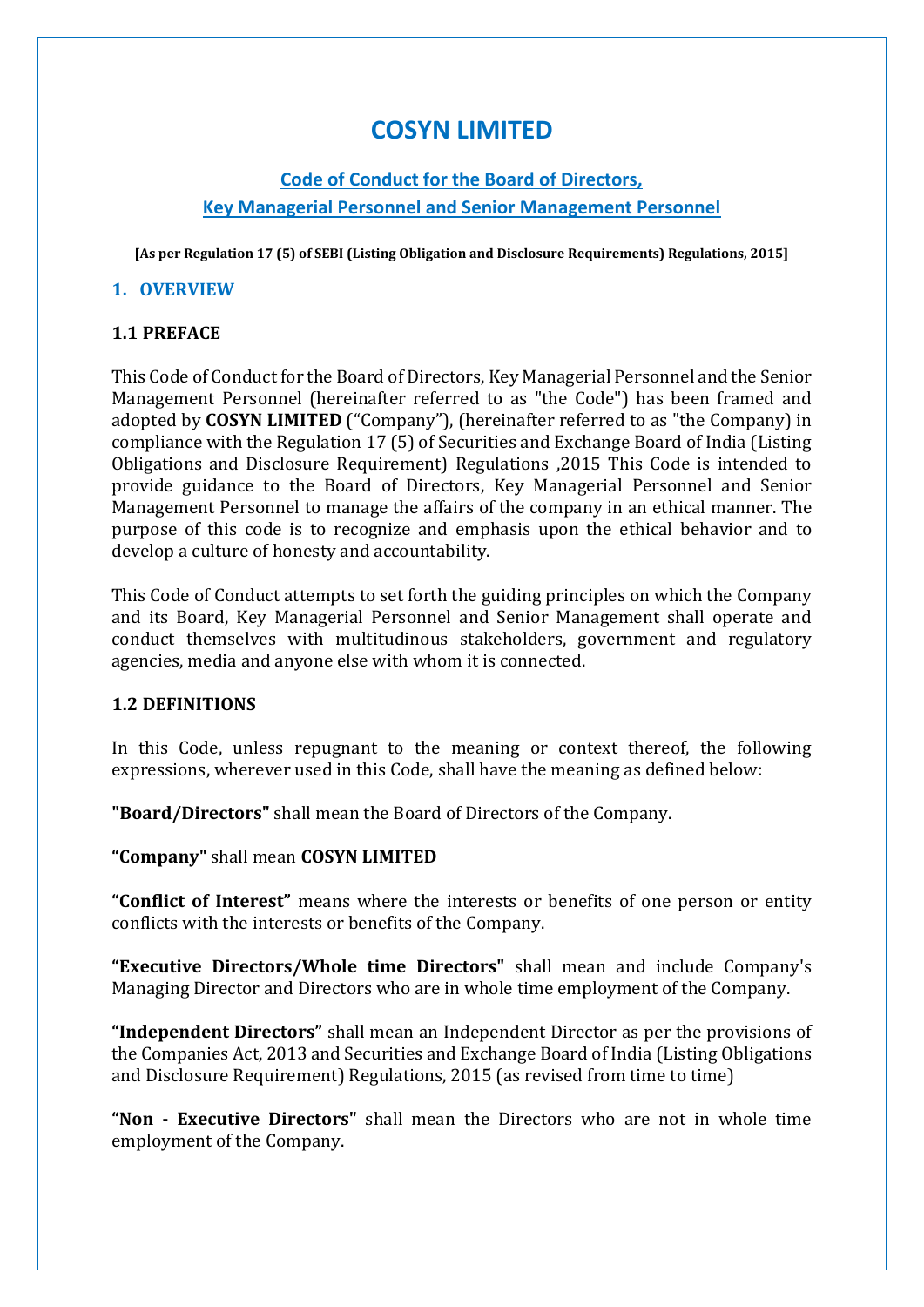**"Senior Management Personnel"** shall mean personnel of the company who are members of its core management team excluding Board of Directors. Normally, this shall comprise all members of management one level below the Executive Directors, including all functional heads and all employees at Vice President Position and above.

#### **"Key Managerial Personnel"** shall mean

- *(i)* Whole-time director;
- *(ii)* Company Secretary; and
- *(iii)* Chief Financial Officer

#### **1.3 APPLICABILITY**

This Code shall be applicable and binding to the Board of Directors, Key Managerial Personnel and the Senior Management Personnel of the Company. The Directors, Key Managerial Personnel and Senior Management Personnel should continue to comply with other applicable / to be applicable policies, rules and procedures of the Company.

#### **2. PRINCIPLES OF THE CODE**

The Board of Directors, Key Managerial Personnel and the Senior Management Personnel of the Company shall act within the authority conferred upon them, in the best interests of the Company and observe the following:

#### **2.1 CONDUCT**

- 1. The Board of Directors, Key Managerial Personnel and the Senior Management Personnel shall act honestly, ethically, in good faith and in the best interest of the Company and to fulfill their fiduciary obligations.
- 2. While carrying out the duties, the Board of Directors, Key Managerial Personnel and the Senior Management Personnel shall ensure that it is executed in terms of the authorizations granted and within the limits prescribed under the relevant policies, codes, guidelines and other directives issued by the Board of Directors or Committee of Directors of the Company, from time to time.
- 3. The Board of Directors, Key Managerial Personnel and the Senior Management Personnel shall neither receive nor offer or make, directly or indirectly, any illegal payments, remuneration, gifts, donations or Comparable benefits which are intended to or perceived to obtain business or uncompetitive favours for the conduct of its business except accepting a gift or entertainment if warranted by the accepted ethical customs and practices.
- 4. The Board of Directors, Key Managerial Personnel and the Senior Management Personnel shall refrain from indulging in any discriminatory practice or behavior based on race, colour, sex, age, religion, ethnic or national origin, disability or any other unlawful basis. The ethical conduct, performance and skills shall be the qualifying indicatives for an employee's performance.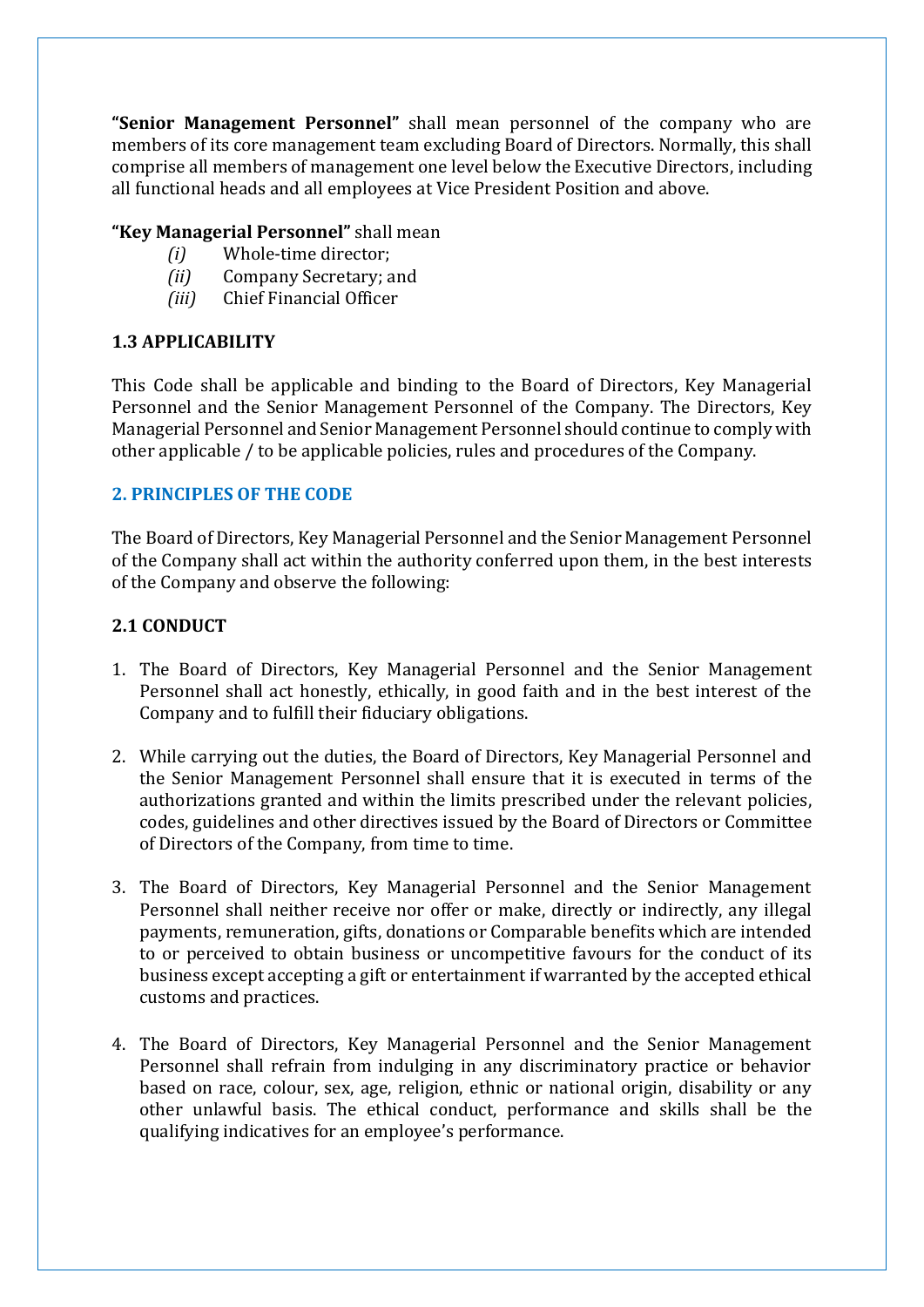- 5. The Board of Directors, Key Managerial Personnel and the Senior Management Personnel shall conduct themselves in a professional, courteous and respectful manner and shall not take any improper advantage of their position.
- 6. The Board of Directors, Key Managerial Personnel and the Senior Management Personnel shall use the Company's assets, property, proprietary information and intellectual rights for business purposes of the Company and not for any personal benefits or gains.
- 7. The Board of Directors, Key Managerial Personnel and the Senior Management Personnel shall maintain confidentiality of the information that is entrusted upon them for carrying on their respective responsibilities and duties and shall not use the same for personal benefits or gains.

## **2.2 COMPLIANCE**

- The Board of Directors, Key Managerial Personnel and the Senior Management Personnel shall ensure compliance of various legal/regulatory requirements as applicable to the business of the Company and Endeavour that before any directions are given or decisions taken, relevant legal/regulatory requirements are taken into account.
- The Board of Directors, Key Managerial Personnel and the Senior Management Personnel shall report concerns about unethical behaviour, actual or suspected instances of fraud, misconduct or irregularity or failure of internal control system, likely to impact the business interest of the Company or any other information that may be perceived to be violating any legal/regulatory requirements as per the Whistle-blower Policy of the Company.
- The Board of Directors, Key Managerial Personnel and the Senior Management Personnel shall comply with all laws, rules, and regulations governing trading in the shares of the Company and the Company's Code of Conduct for Prevention of Insider Trading in dealing with the securities of the Company which, inter-alia, prohibits buying or selling of the Company's securities on the basis of any unpublished price sensitive information and prohibits disclosure of such information to any other person (including relatives) where such information may be used by such person for his or her personal benefit or gain.
- Any transaction falling under the definition of related party transactions as per the provisions of the Companies Act, 2013 and Securities and Exchange Board of India (SEBI)(Listing Obligations and Disclosure Requirement) Regulations ,2015 and as detailed in the Related Party Transaction Policy of the Company must be entered into by the Director or Key Managerial Personnel or the Senior Management Personnel only after obtaining prior approval of the Board or any Committee thereof.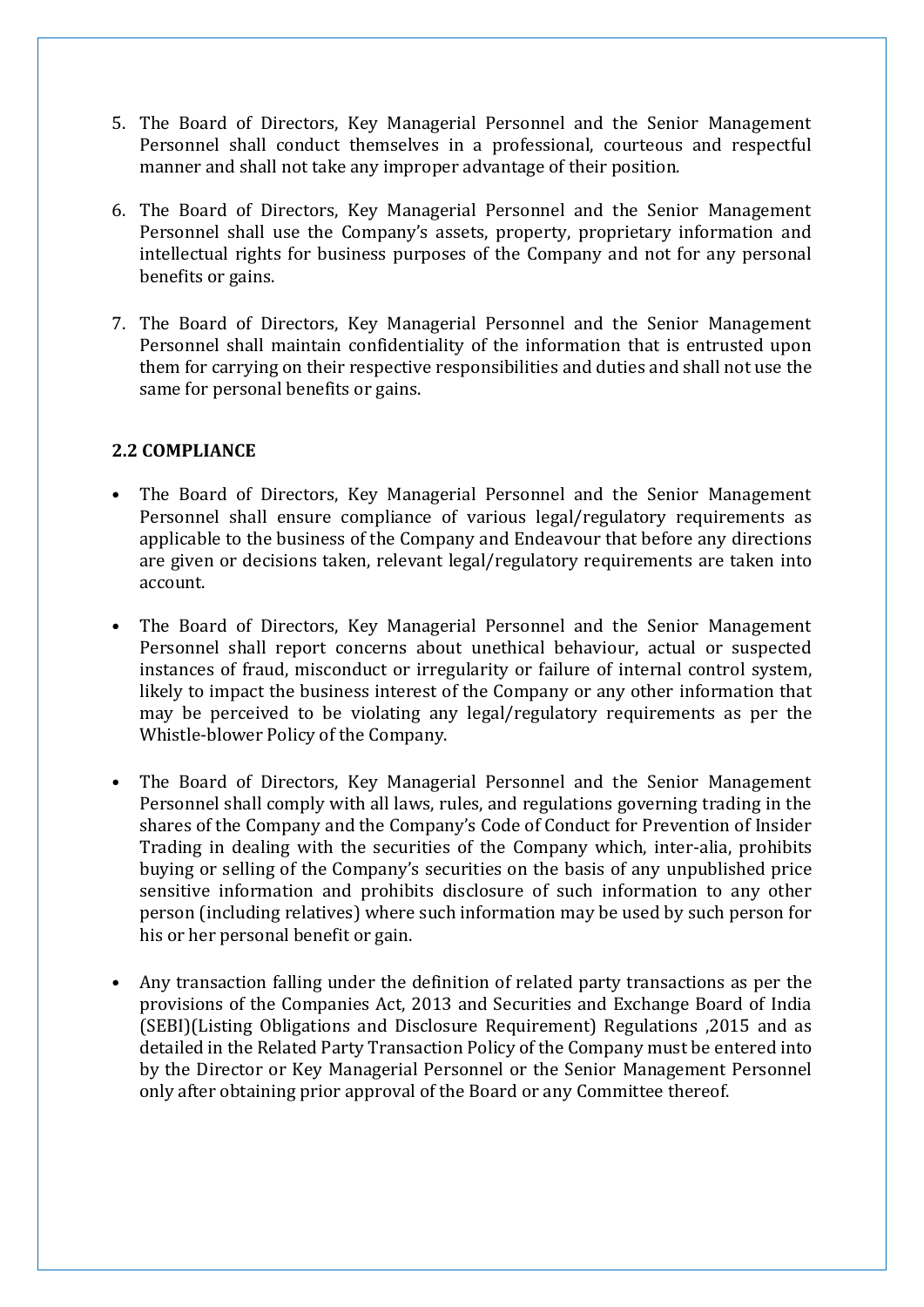#### **2.3 CONFLICT OF INTERESTS**

- The Board of Directors, Key Managerial Personnel and the Senior Management Personnel shall not enter into any transaction which is or may likely to have a conflict with the interest of the Company and shall not engage any of its relative(s), or any other person or entity, for the purposes of circumventing the personal interest involved.
- The Board of Directors, Key Managerial Personnel and the Senior Management Personnel shall not take up any position or engagement that may be prejudicial to the interest of the Company.
- The Executive Director(s), Key Managerial Personnel and the Senior Management Personnel shall not take up any outside Employment.

## **3. DUTIES OF THE DIRECTORS OF THE COMPANY**

The Companies Act, 2013 significantly specifies certain duties and responsibilities of the Directors of the Company. While the list of duties as per the provisions of the Companies Act, 2013 has been enumerated below, it should however, by no means be considered to be exhaustive:

- The Directors shall devote sufficient time and attention to professional obligations for informed and balanced decision making, the Directors shall act in accordance with the articles of association of the Company and in good faith in order to promote the objects of the company for the benefit of its members as a whole, and in the best interests of the company, its employees, the shareholders, the community and for the protection of environment.
- The Directors shall have a clear understanding of the aims and objectives, capabilities and capacity and various policies of the Company.
- The Directors shall exercise their duties with due and reasonable care, skill and diligence.
- The Directors shall be required to intimate the change in the directorships held within thirty days of such change.
- The Directors shall bring an independent judgment to bear on the Board's deliberations especially on issues of strategy, performance, risk management, resources, key appointments and standard of conduct and an objective view in the evaluation of the performance of the Board and the Management.
- The Directors shall ensure that the integrity of financial information and that financial controls and the systems of risk management are robust and defensible.
- The Directors shall seek appropriate clarification or amplification of information and, where necessary, take and follow appropriate professional advice.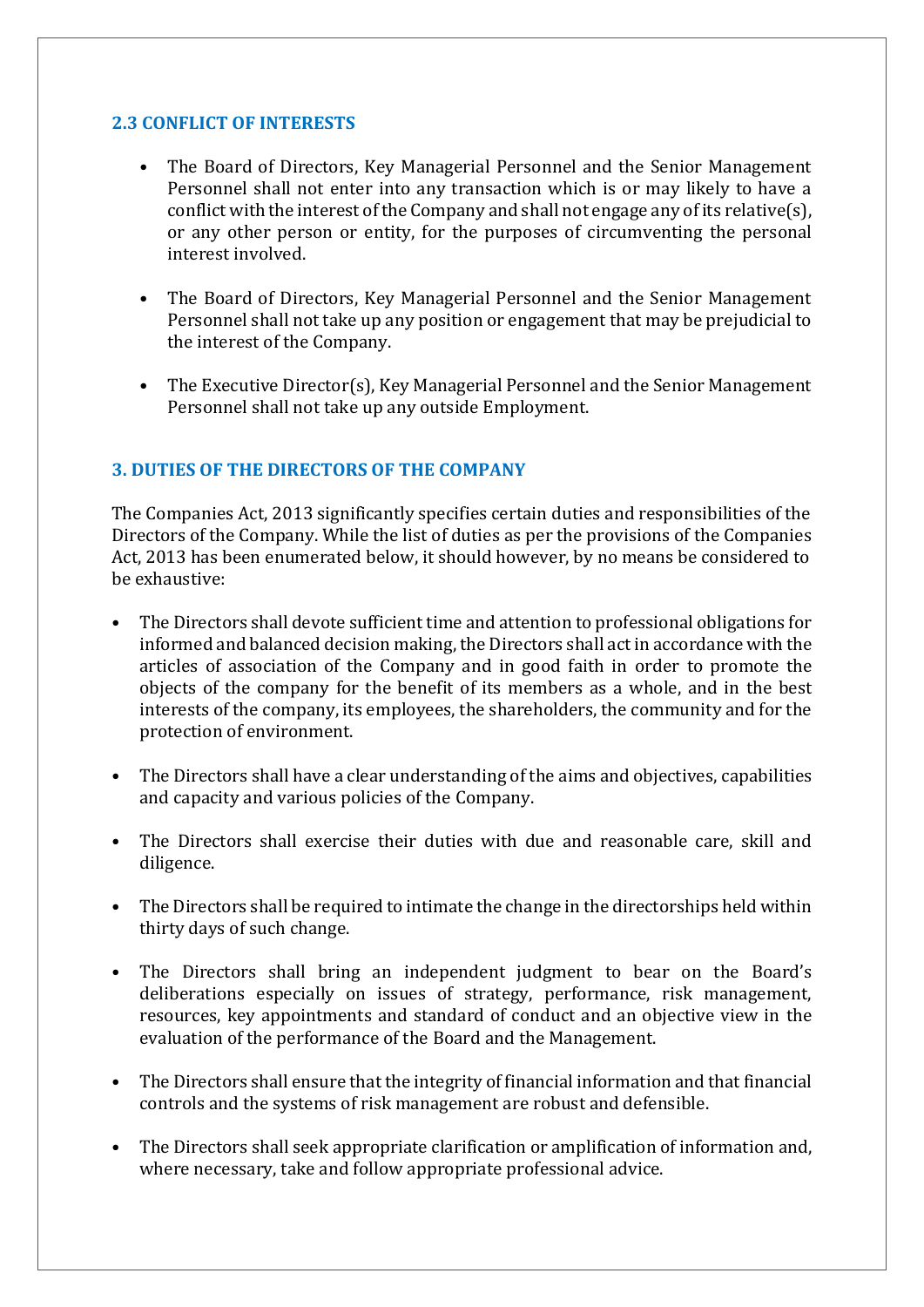- The Directors shall strive to attend and participate constructively & actively, in all general meetings, meetings of the Board and its committees of which they are Chairman or member.
- The Directors shall not assign his office of director of the company to another person.
- The Directors shall ensure that adequate deliberations are held before approving related party transactions and shall assure themselves that the same are in the best interest of the Company.
- The Director shall not involve in a situation in which he may have a direct or indirect interest that conflicts, or possibly may conflict, with the interest of the Company.
- The Director shall not achieve or attempt to achieve any undue gain or advantage either to himself or to his relatives, partners, or associates and if such is found guilty of making any undue gain, he shall be liable to pay an amount equal to that gain to the company.

#### **4. CODE FOR INDEPENDENT DIRECTORS SPECIFYING THEIR DUTIES**

A guide to professional conduct for Independent Directors is separately specified under the Companies Act, 2013, in Schedule IV – "Code for Independent Directors", which lays down the guidelines of professional conduct for Independent Directors, their role & duties, alongwith appointment/reappointment process, evaluation mechanism and requirement for separate meetings of Independent Directors, which is appended as **Annexure I** to this Code.

#### **5. AMENDMENT TO THE CODE**

The provisions of this Code can be amended or modified by the Board of Directors from time to time and all such amendments/modifications shall take effect from the date stated therein.

#### **6. COMPLIANCE OFFICER**

The Company Secretary shall act as a Compliance Officer and shall monitor compliances with the Chairman and Managing Director of the Company.

#### **7. AFFIRMATION OF COMPLIANCE WITH THE CODE**

All the Board Members, Key Managerial Personnel and the Senior Management Personnel shall affirm compliance with this Code within 30 days from the close of every financial year.

#### **8. PUBLICATION OF THE CODE**

This Code and any amendments thereto shall be published / posted on the website of the Company.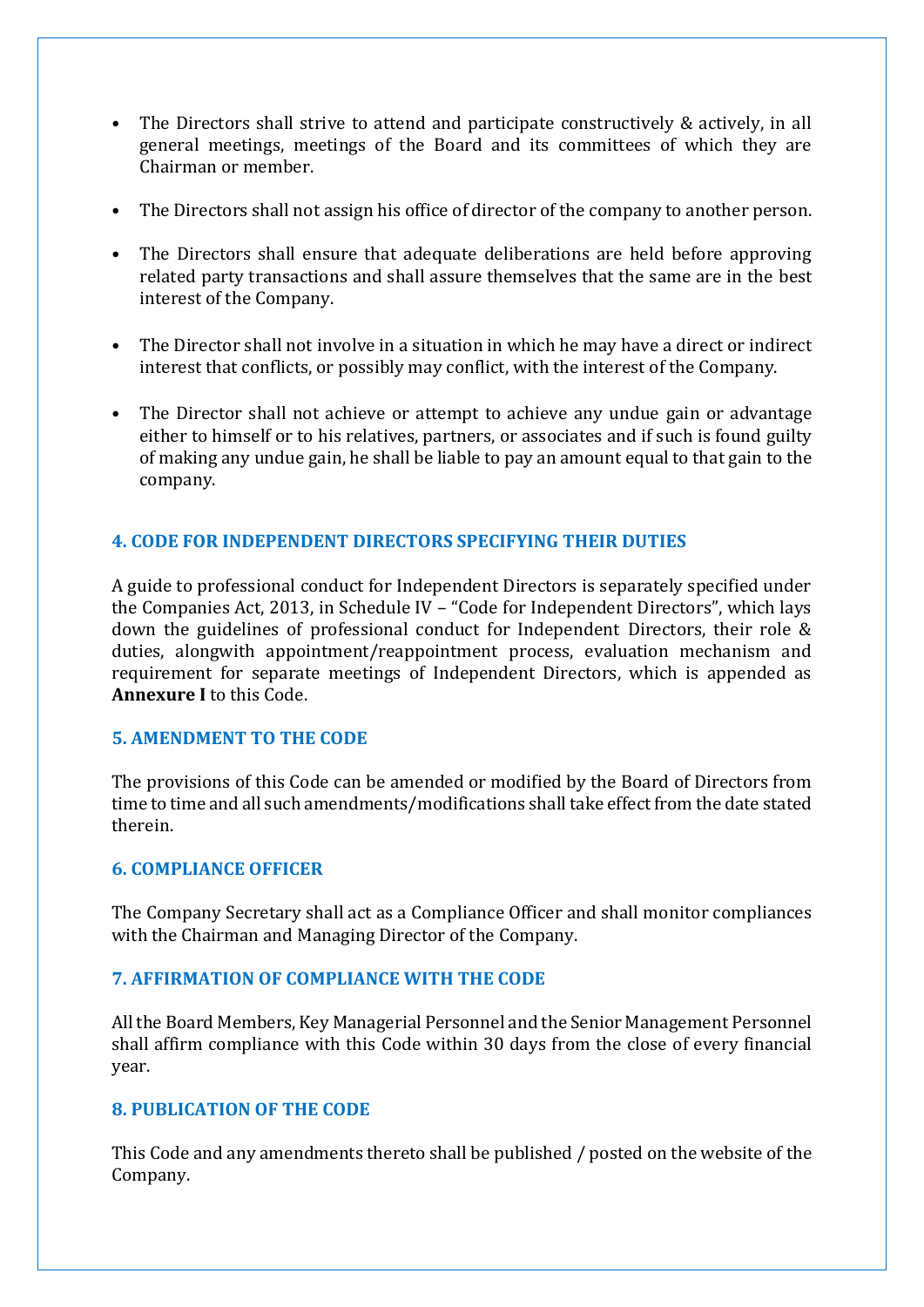## **ANNEXURE I**

## **CODE FOR INDEPENDENT DIRECTORS**

## **(As per Schedule IV of Companies Act, 2013)**

The Code is a guide to professional conduct for independent directors. Adherence to these standards by independent directors and fulfillment of their responsibilities in a professional and faithful manner will promote confidence of the investment community, particularly minority shareholders, regulators and companies in the institution of Independent Directors.

#### **I. Guidelines of professional conduct:**

An independent director shall:

- 1. Uphold ethical standards of integrity and probity;
- 2. Act objectively and constructively while exercising his duties;
- 3. Exercise his responsibilities in a *bona fide* manner in the interest of the company;
- 4. Devote sufficient time and attention to his professional obligations for informed and balanced decision making;
- 5. Not allow any extraneous considerations that will vitiate his exercise of objective independent judgment in the paramount interest of the company as a whole, while concurring in or dissenting from the collective judgment of the Board in its decision making;
- 6. Not abuse his position to the detriment of the company or its shareholders or for the purpose of gaining direct or indirect personal advantage or advantage for any associated person;
- 7. Refrain from any action that would lead to loss of his independence;
- 8. Where circumstances arise which make an independent director lose his independence, the independent director must immediately inform the Board accordingly;
- 9. Assist the company in implementing the best corporate governance practices.

## **II. Role and functions:**

The independent directors shall:

- (1) Help in bringing an independent judgment to bear on the Board's deliberations especially on issues of strategy, performance, risk management, resources, key appointments and standards of conduct;
- (2) Bring an objective view in the evaluation of the performance of board and management;
- (3) Scrutinize the performance of management in meeting agreed goals and objectives and monitor the reporting of performance;
- (4) Satisfy themselves on the integrity of financial information and that financial controls and the systems of risk management are robust and defensible;
- (5) Safeguard the interests of all stakeholders, particularly the minority shareholders;
- (6) Balance the conflicting interest of the stakeholders;
- (7) Determine appropriate levels of remuneration of executive directors, key managerial personnel and senior management and have a prime role in appointing and where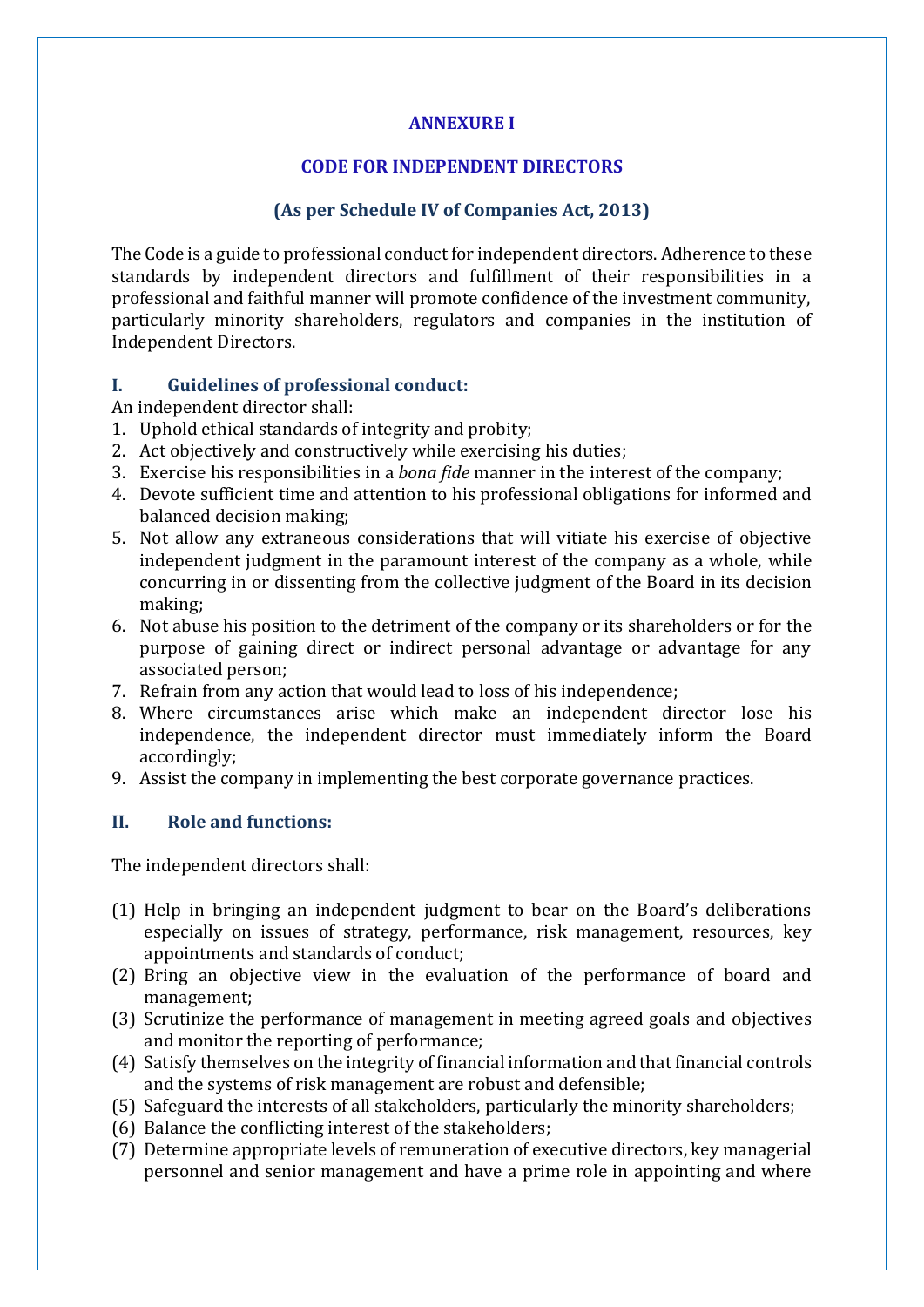necessary recommend removal of executive directors, key managerial personnel and senior management;

(8) Moderate and arbitrate in the interest of the company as a whole, in situations of conflict between management and shareholder's interest.

## **III. Duties:**

The independent directors shall

- (1) Undertake appropriate induction and regularly update and refresh their skills, knowledge and familiarity with the company;
- (2) Seek appropriate clarification or amplification of information and, where necessary, take and follow appropriate professional advice and opinion of outside experts at the expense of the Company;
- (3) Strive to attend all meetings of the Board of Directors and of the Board committees of which he is a member;
- (4) Participate constructively and actively in the committees of the Board in which they are chairpersons or members;
- (5) Strive to attend the general meetings of the company;
- (6) Where they have concerns about the running of the company or a proposed action, ensure that these are addressed by the Board and, to the extent that they are not resolved, insist that their concerns are recorded in the minutes of the Board meeting;
- (7) Keep themselves well informed about the company and the external environment in which it operates;
- (8) Not to unfairly obstruct the functioning of an otherwise proper Board or committee of the Board;
- (9) Pay sufficient attention and ensure that adequate deliberations are held before approving related party transactions and assure themselves that the same are in the interest of the Company;
- (10) Ascertain and ensure that the company has an adequate and functional vigil mechanism and to ensure that the interests of a person who uses such mechanism are not prejudicially affected on account of such use;
- (11) Report concerns about unethical behaviour, actual or suspected fraud or violation of the company's code of conduct or ethics policy;
- (12) Acting within his authority, assist in protecting the legitimate interests of the company, shareholders and its employees;
- (13) Not disclose confidential information, including commercial secrets, technologies, advertising and sales promotion plans, unpublished price sensitive information, unless such disclosure is expressly approved by the Board or required by law.

## **IV. Manner of appointment:**

- (1) Appointment process of independent directors shall be independent of the company
- (2) management, while selecting independent directors the Board shall ensure that there is appropriate balance of skills, experience and knowledge in the Board so as to enable the Board to discharge its functions and duties effectively.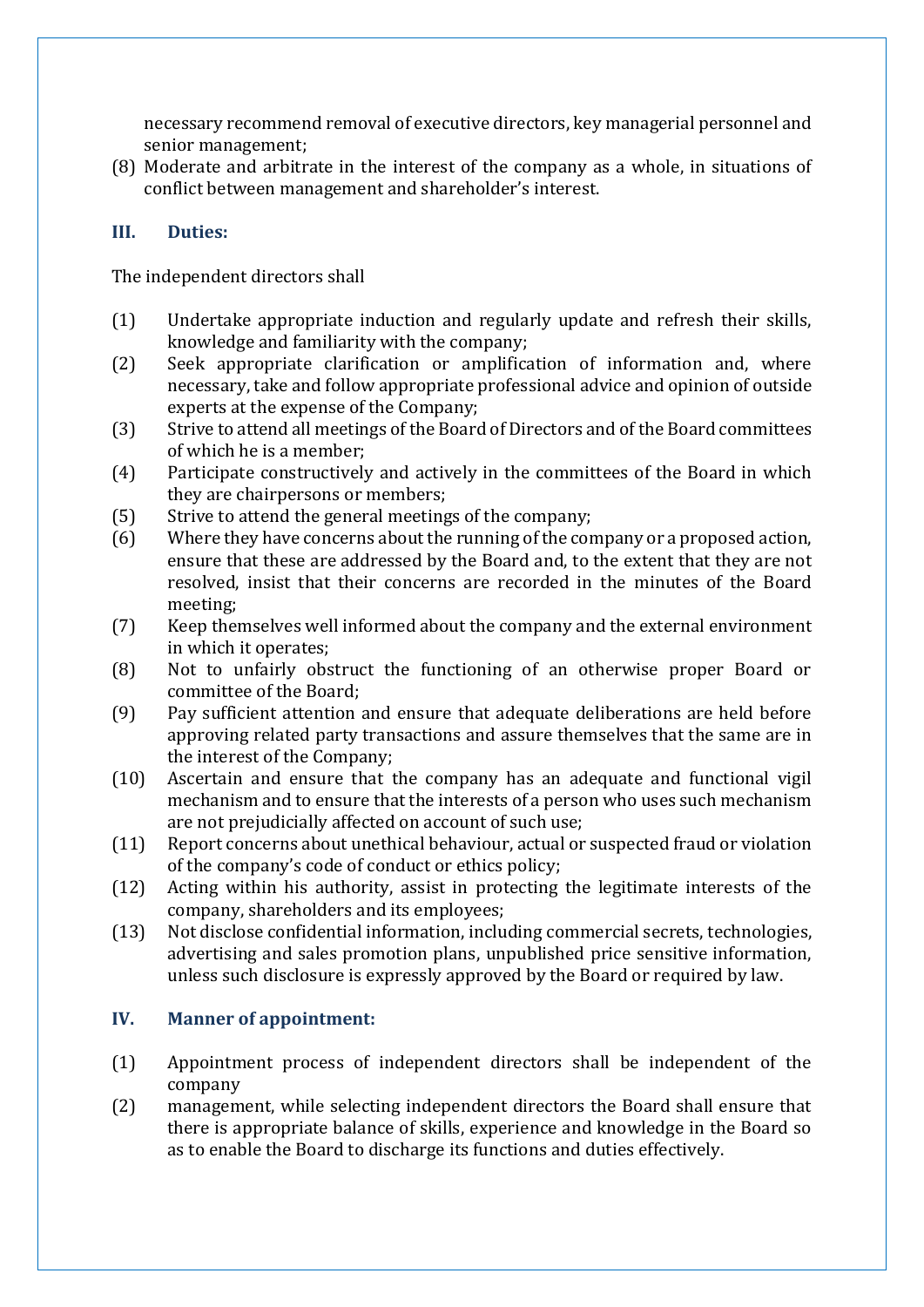- (3) The appointment of independent director(s) of the company shall be approved at the meeting of the shareholders.
- (4) The explanatory statement attached to the notice of the meeting for approving the appointment of independent director shall include a statement that in the opinion of the Board, the independent director proposed to be appointed fulfills the conditions specified in the Act and the rules made thereunder and that the proposed director is independent of the management.
- (5) The appointment of independent directors shall be formalised through a letter of appointment, which shall set out:
	- a) the term of appointment;
	- b) the expectation of the Board from the appointed director; the Board-level committee(s) in which the director is expected to serve and its tasks;
	- c) the fiduciary duties that come with such an appointment along with accompanying liabilities;
	- d) provision for Directors and Officers (D and O) insurance, if any;
	- e) the Code of Business Ethics that the company expects its directors and employees to follow;
	- f) the list of actions that a director should not do while functioning as such in the company; and
	- g) the remuneration, mentioning periodic fees, reimbursement of expenses for participation in the Boards and other meetings and profit related commission, if any.
- (6) The terms and conditions of appointment of independent directors shall be open for inspection at the registered office of the company by any member during normal business hours.
- (7) The terms and conditions of appointment of independent directors shall also be posted on the Company's website.

#### **V. Re-appointment:**

The re-appointment of independent director shall be on the basis of report of performance evaluation.

#### **VI. Resignation or Removal:**

- (1) The resignation or removal of an independent director shall be in the same manner as is provided in sections 168 and 169 of the Act.
- (2) An independent director who resigns or is removed from the Board of the company shall be replaced by a new independent director within a period of not more than one hundred and eighty days from the date of such resignation or removal, as the case may be.
- (3) Where the company fulfils the requirement of independent directors in its Board even without filling the vacancy created by such resignation or removal, as the case may be, the requirement of replacement by a new independent director shall not apply.